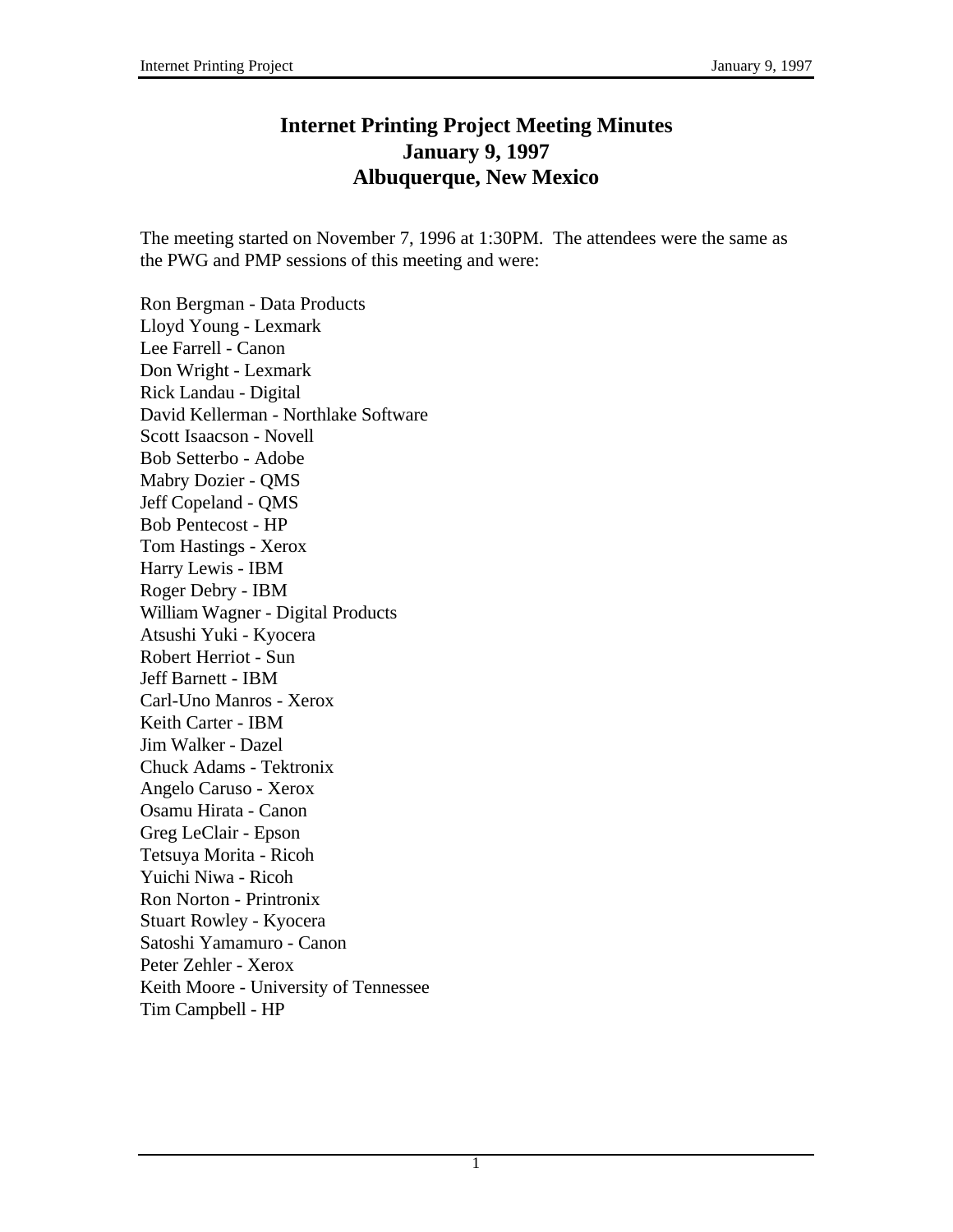The meeting was called to order at 8:30 AM by Carl-Uno Manros. The following agenda was reviewed:

- 1) Report from San Jose IETF
- 2) Lexmark presentation
- 3) IETF Charter
- 4) Subgroup status
- 5) Document Split
- 6) Issues List
- 7) IPP Web Pages
- 8) Prototyping
- 9) Planning

Carl-Uno reviewed the San Jose IETF BOF for Internet Printing. Minutes and copies of the presentations were sent to the IETF for publication.

While there has been much discussion on the mailing list on the usage of HTTP, there has been little discussion on the use of LDAP. A short discussion on the status of LDAP occurred. It was recommended that we focus on a generic schema that could be mapped to any directory.

There was a short discussion on whether Internet Printing and Internet Faxing have significant overlap. At this time there seems to be little chance that the two groups will be combined.

Don Wright presented an overview presentation on work being done by Microsoft, Lexmark and Hewlett-Packard. A more detailed presentation of this material will be made at the February meeting. The presentation described some work in progress entitled "Print to URL" which uses HTTP and HTML to provide print status, driver download and remote print.

Review of the comments made by the Area Directories about the proposed charter:

- 1) Carl-Uno is the only chair listed. Should we have multiple chairs? -- No
- 2) Separate the various sub-projects (IPP vs. Directory, vs. etc.) in the charter
- 3) Question on why do we need this versus something else that already exists (RFC1179). We will need to write more justification about why LPR is broken.
- 4) If we are going to work with other standard bodies, we need to specify the names of those other bodies.
- 5) How tightly are we bound by the existing standards? Not completely we have the flexibility move separately especially to simplify.
- 6) We will remove the sentence in the charter that says we "won't preclude other devices." The sentence about extensibility will also be re-worded.
- 7) I18N and Security will be stated to be covered in a separate document.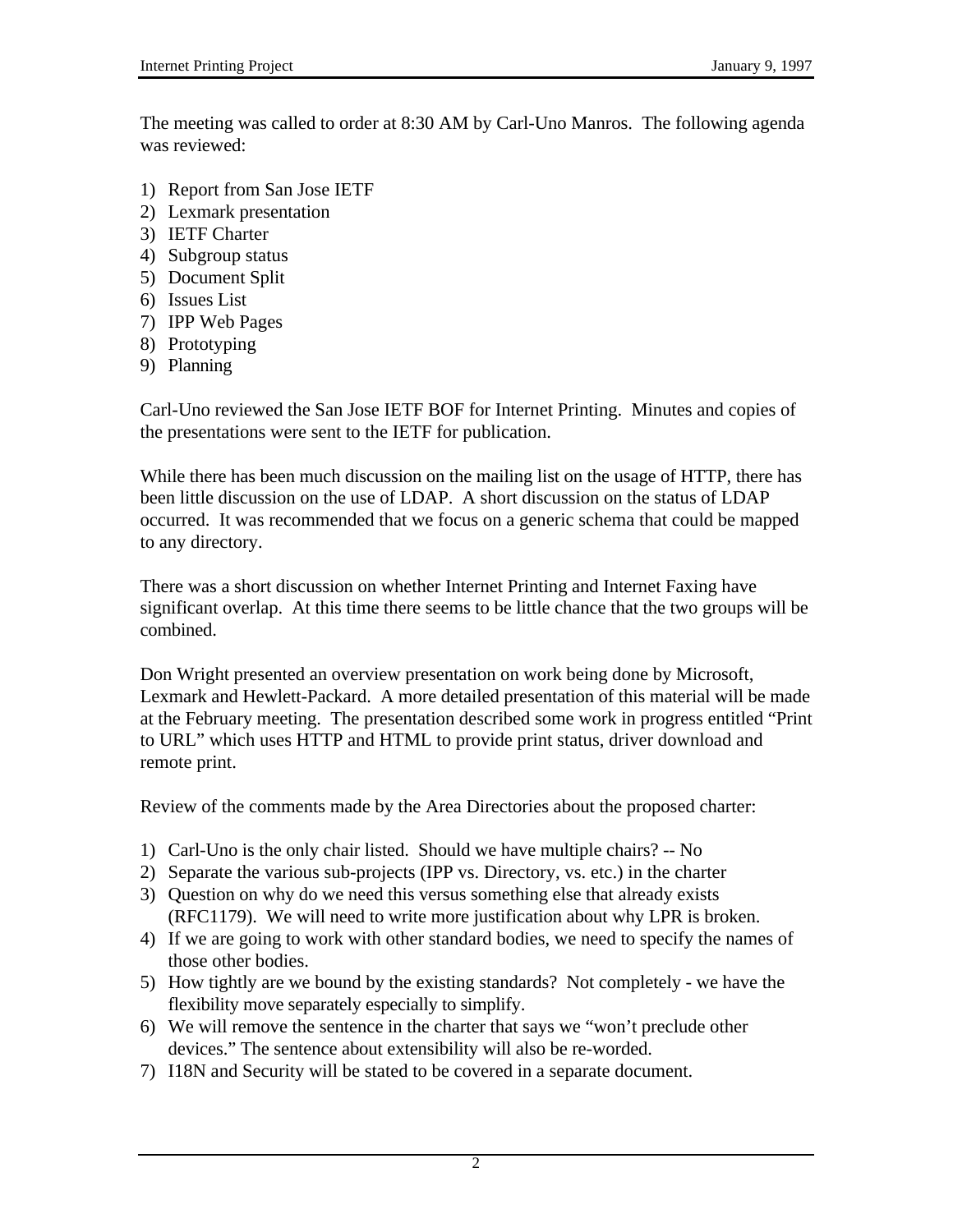- 8) Discussion on use of MIME? Should the transport mapping be included in the charter?
- 9) If our solution is going to work for both server based implementations and printer based implementations we should include that in the charter.
- 10) We will put the definition, selection, etc. of the transport protocol in the charter.
- 11) Is it necessary to fully specify the discovery method? Could be LDAP, WEB browsing, Search engines, etc.

### Sub-group Status

No group had any report for the meeting.

Security (no meeting today) Scenarios and Requirements (Will meet) Model and Semantics (Will meet) Transport and Encoding (no meeting today) IETF Charter (Carl-Uno and Keith Moore will work on this)

#### Document Splitting

At the IETF BOF we had two documents "Requirements" and "IPP." The current plan is to split up those documents and have the following:

Requirements (Don Wright) IPP: Model and Semantics (Scott Issacson) IPP: Directory Schema (Keith Carter) IPP: MIME Encoding (?)

Based on the discussion about having the group actually define the protocol for the wire and the falling out of favor of having a major dependency on MIME could change the "Encoding and Transport" document so that it would actually define what goes on the wire.

## **Security**

Roger Debry of IBM presented a list of the general security topics to be investigated by the security sub-group:

- 1) Administrator Access
- 2) User Access
- 3) Application of Policy
- 4) Accounting
- 5) Mutual Authentication
- 6) Data Protection (encryption)
- 7) Protection of Digital Property Rights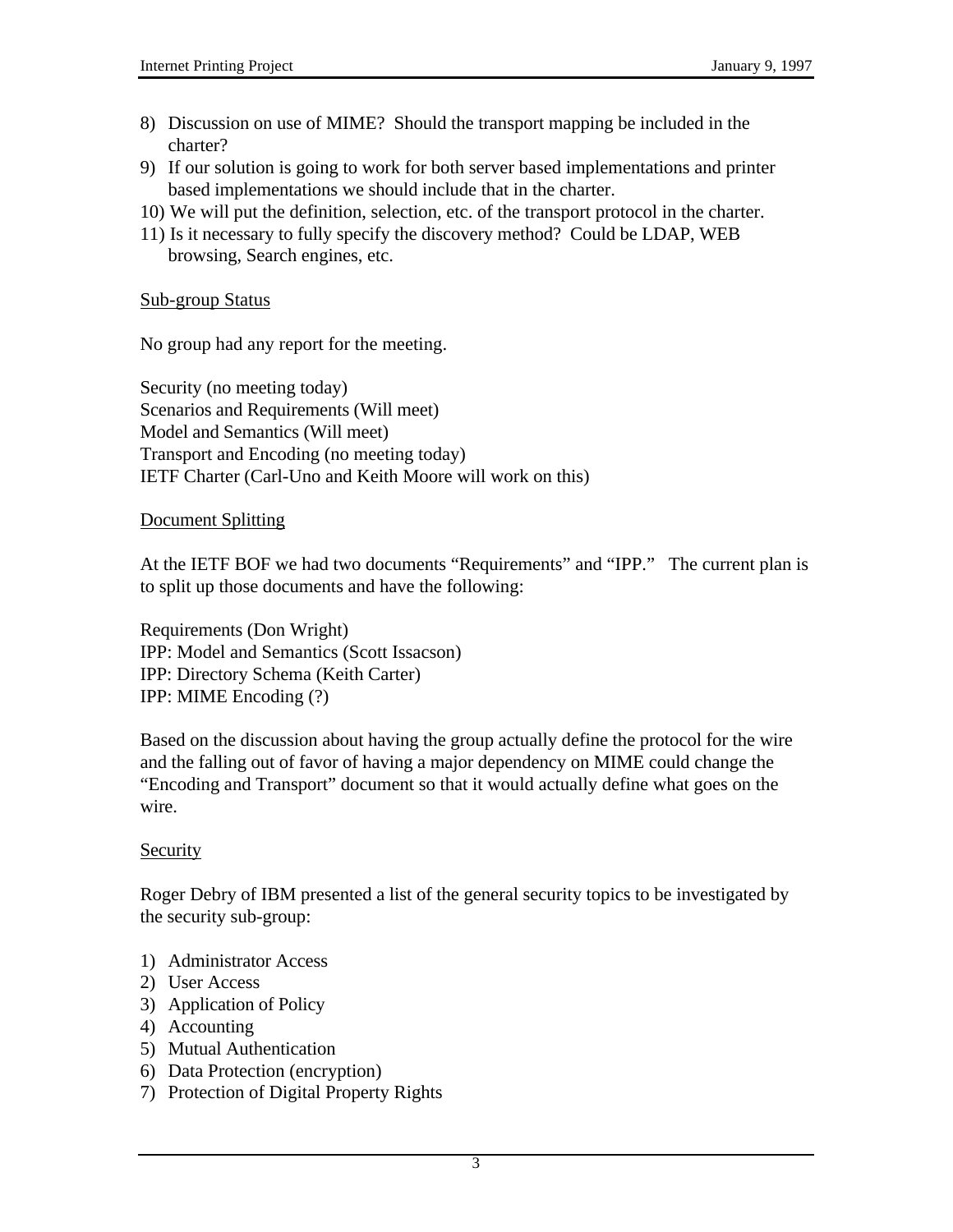- **Payment scheme**
- Digital rights management language
- $\blacksquare$  watermarking, fingerprinting

Keith Moore suggested that Digital Property Rights should be declared out of scope at least for version 1.

### Issues List

Scott Issacson went through the issues list (issues4.doc) so see what is complete and to clarify some of the items. The updated version will be posted to the FTP server.

Subgroup discussion will be on the IPP reflector. Discussion should include one of the following three letter identifiers to help everyone sort their mail. These identifiers must be manually inserted at the beginning of the subject line by the sender.

REQ - Requirements DIR - Directory SEC - Security MOD - Model PRO - Protocol

Meeting adjourned at 12:10 for lunch.

Sub-group meetings were held in the afternoon to kick off the discussion on:

- Requirements/Scenarios
	- Minutes: Harry Lewis, David Kellerman
	- Started with Printing Scenarios
		- Push
		- Pull
		- Application
	- Documentation
		- Editor Don Wright
		- Major Contributors Roger Debry, Rick Landau
		- Phone call between Don, Rick and Roger at 10AM EST on Monday to layout the document structure and try to divide it up.
	- Job Status
		- All jobs
		- Specific user's job
		- What's the relationship between JMP and this?
	- Printer Status
		- What's the relationship between RFC1179 and this?
	- Detailed minutes of the discussion are as follows: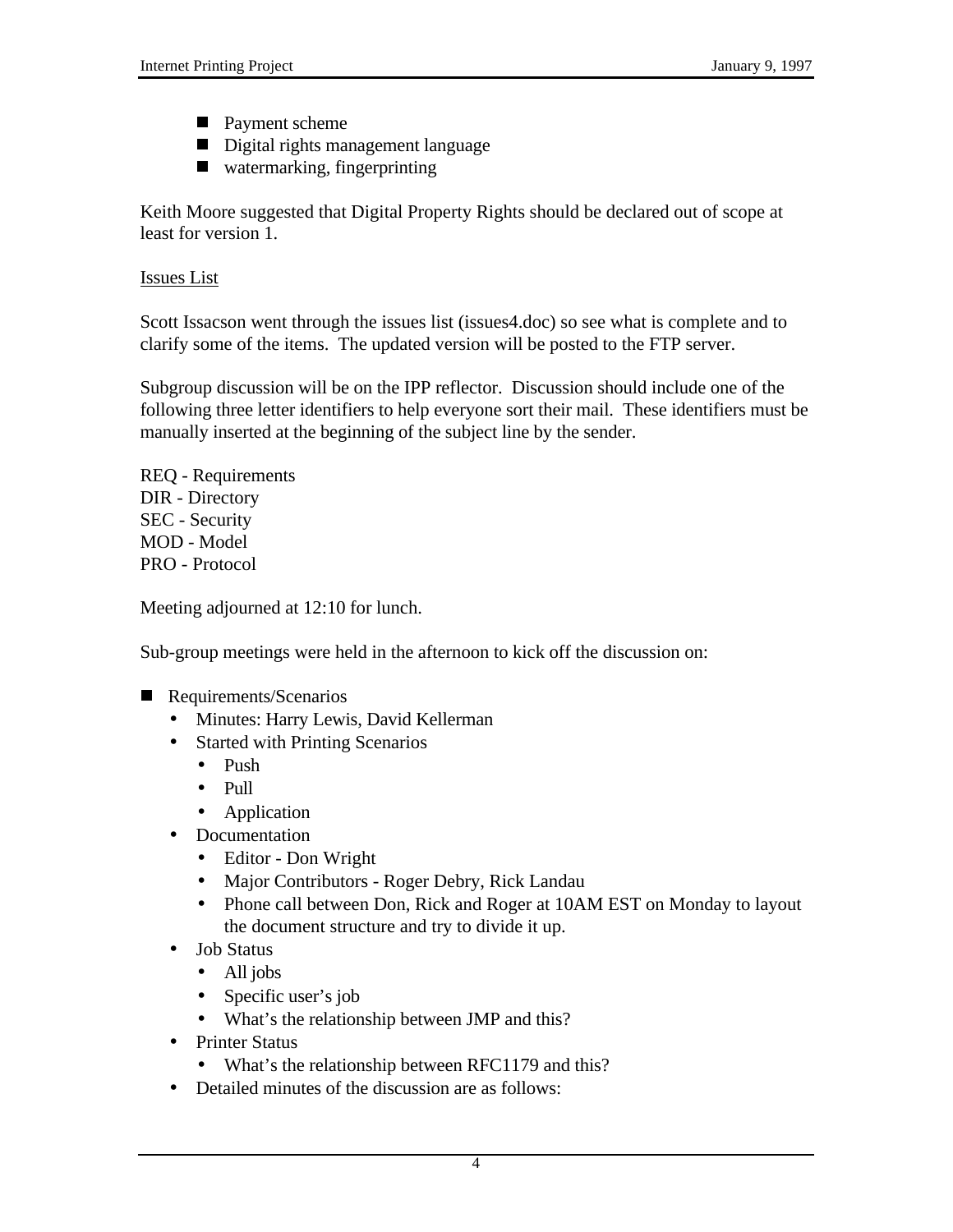-------------------------

Scenarios and Requirements Working Group Meeting 9-Jan-97

#### Attendees:

 Peter Zehler, Xerox (chair) David Kellerman, Northlake Software (minutes) Angelo Caruso, Xerox Don Wright, Lexmark Yuichi Niwa, Ricoh Ron Bergman, Dataproducts Satoshi Yamamuro, Canon Osamu Hirata, Canon Rick Landau, Digital Equipment Corporation Greg LeClair, EPSON Bill Wagner, Digital Products / Osicom Bob Setterbo, Adobe Chuck Adams, Tektronix Lee Farrell, Canon Roger DeBry, IBM Atsushi Yuki, Kyocera Harry Lewis, IBM Mabry Dozier, QMS

Job Submission o print a file o print from an application o print a URL o printer capability matching scenarios: ability to examine attributes prior to job submission; job submission interface tailored to capabilities; job rejection if capabilities not present o capability of printing long jobs implications for: length encoding, time-out considerations, line failures o handling device failure during reception of job scenario: server is printer concerns: client be able to recover cleanly from failure

#### Status Display

o printer status

o queue status must be visible (jobs being held)

o job status, both own jobs, and all jobs being processed by printer

 o notification of events, scoped according to what may affect job submitter directly affecting job, plus jobs in front of job

o which status information is available where (HTTP, LDAP)

o what tool/application used to retrieve status (browser, special app)

Driver Installation

o environment specific

o printer specific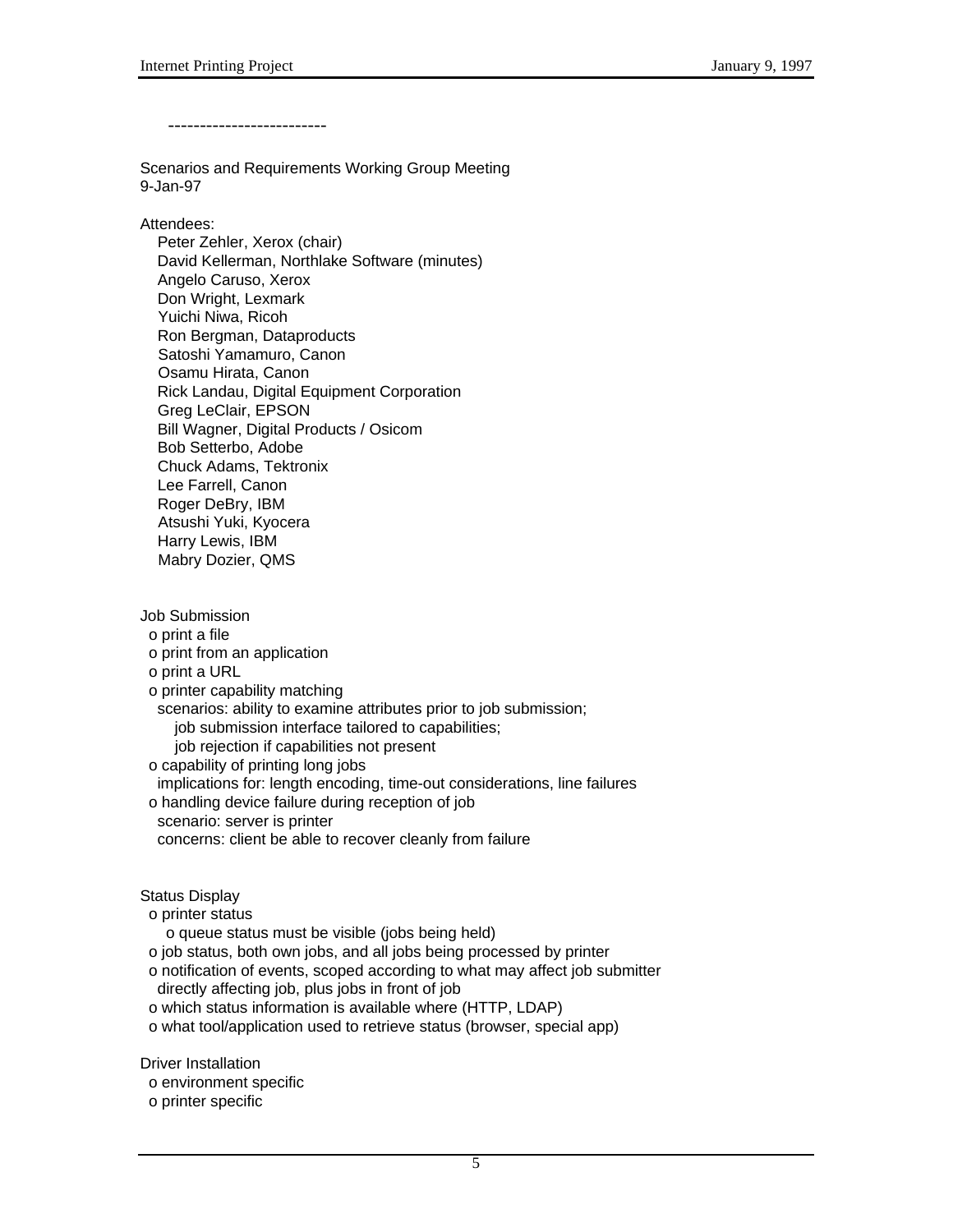o configuration control

issue: automatic updating to current version of driver

administrative protocols for updating

(eg: software installation is administrative function;

user doesn't have authority/capability of updating new driver)

o de-install

- scenarios: manual removal; time expire; user-configurable
- o driver life-cycle
- o IPP aware

o legacy

 o parts of driver: PDL preparation; transport & encoding; back channel status issue: which components are to be installable?

Printer Discovery

o list printers by selected criteria

o how to register and update printer and capabilities in LDAP server

o capabilities

o what is returned as printer address?

Job Modification

o cancel

 o hold (before printing, during printing) issue: which capabilities supported?

o moving jobs from one printer to another

 scenario: use delete/resubmit to move job; if so consider case where use only rights to only print one copy of job, can't resubmit job

**Security** 

o visibility of job status

**Scenarios** 

o server is separate from printer

server of "unlimited capabilities"

local storage for spooling

may be able to serve multiple printers

o server is embedded in printer

o client is inside firewall

o server is inside firewall

 discussion: printer inside firewall doesn't have obvious solutions now; are there tunneling protocols under development that address this?

Scenarios for Job Submission

o print a file from client

 o "here is a print job" job information (owner, id, ..) production instructions (input tray, simplex/simplex/duplex, finishing) print data target printer o "I got it" what I did with it, error information job identification on server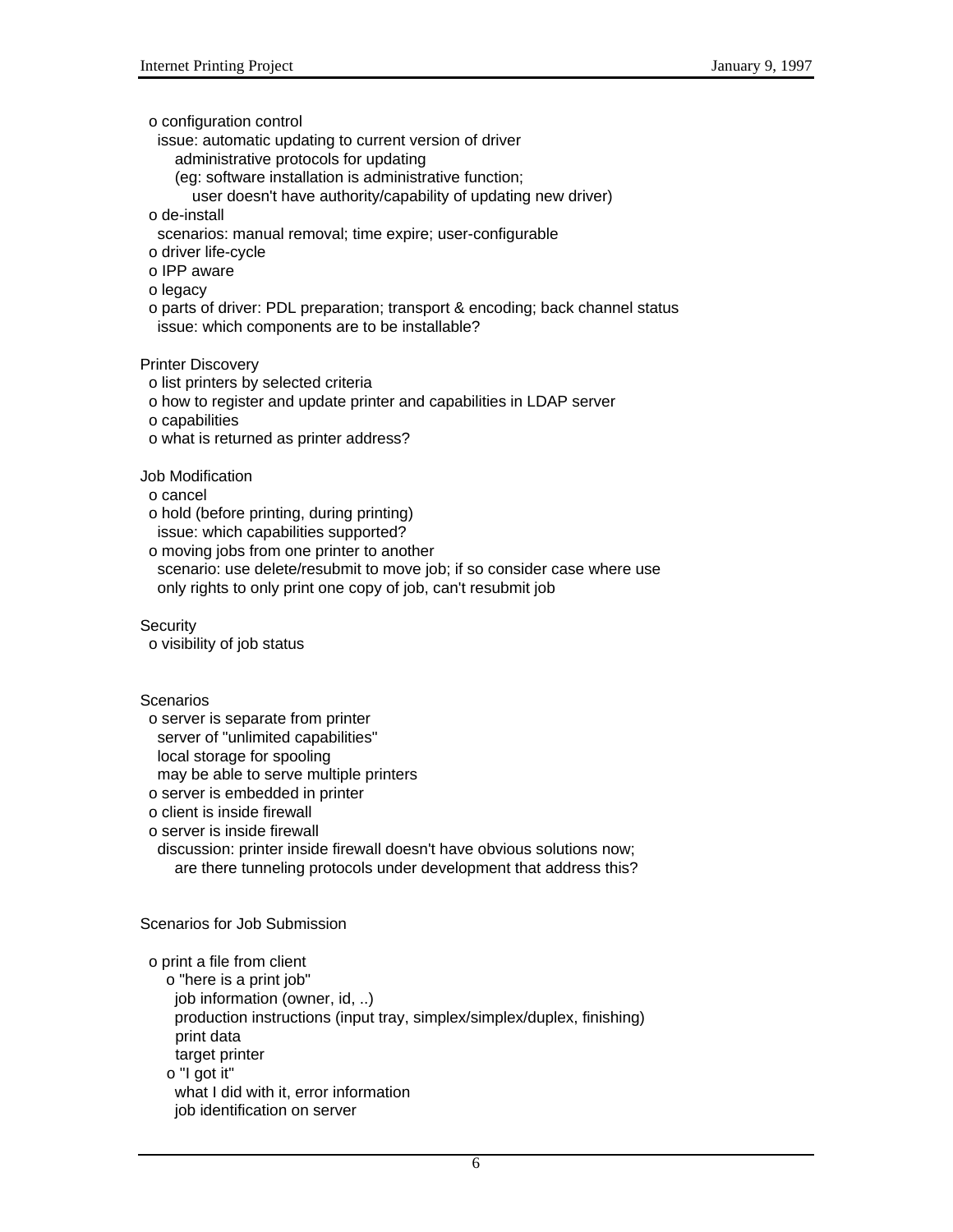o "what is the status of my job on the printer" o "here's the status"

o "job is completed"

o print a file specified by URL

 like "print a file from client" example, except: o error messages may result in different sequence, data is retrieved separately from job o may need job attribute specifying whether data should be retrieved now or later

o print from an application

 like "print a file from client" example, except: o data may be generated on the fly o may see status display to show transfer progress

o print with asynchronous completion of transfer on client

o print with synchronous completion of transfer on client

o chunked data transfer

o "here's a chunk of data to print"

o "chunk is printed"

o repeat until complete

Scenarios for Status Display

 o job status for specific job o job status for selected jobs all my jobs all my active jobs etc. issue: what is starting point for set of job status attributes? do we start from JMP attribute set, or IPP job attributes? o job status for all jobs being processed by printer

... we ran out of time about here

Action items:

 o Volunteers to write requirements RFC: Don Wright, Lexmark (editor) Roger DeBry, IBM Rick Landau, Digital Equipment Corporation

 Don, Rick, Roger will discuss RFC Monday, 13-Jan, 10:00 EST will prepare draft for further discussion

o Issues list for other groups: